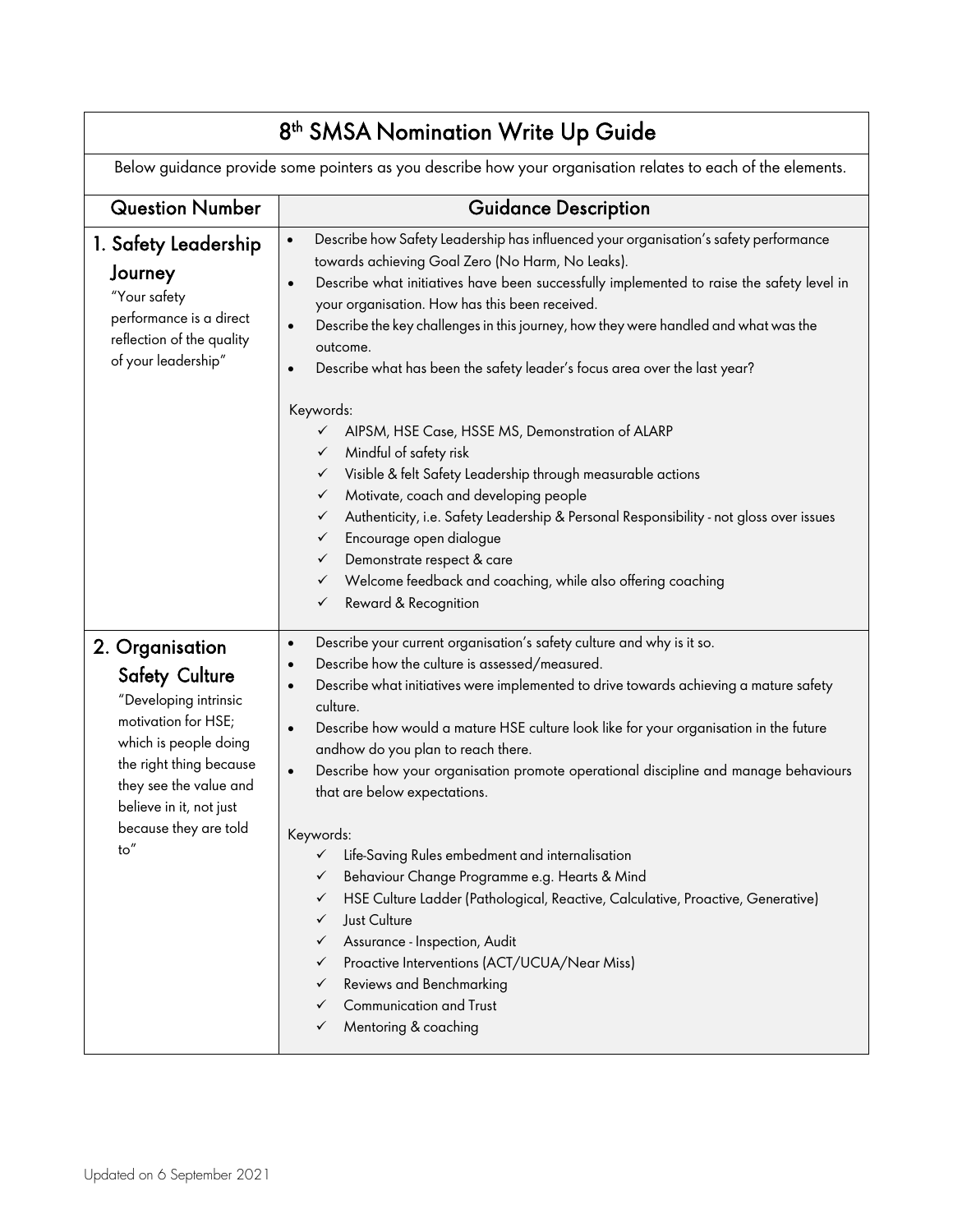| 3. HSSE Success<br>stories in 2021<br>"Demonstrating<br>examples of<br>encouraging and<br>building a compliance<br>culture; and motivating<br>others to replicate<br>good practice"                                                                                                      | Describe what differentiates your organisation from your peers in terms of safety<br>performance?<br>Describe the HSSE stories you were most proud of in 2021?<br>Describe how you achieved this outcome.<br>Describe the key challenges, actions taken, and impact felt in the organisation. In describing<br>the impact, state the number of people who benefited if applicable.<br>Describe what were the key elements leading to the success.<br>Describe how this success impacted your organisation's HSSE performance.<br>Social Performance, Corporate Social Responsibility                                                                                                                                                                                                                                                                                                                                                                                                                                                                                                                                                                                                                                          |  |  |
|------------------------------------------------------------------------------------------------------------------------------------------------------------------------------------------------------------------------------------------------------------------------------------------|-------------------------------------------------------------------------------------------------------------------------------------------------------------------------------------------------------------------------------------------------------------------------------------------------------------------------------------------------------------------------------------------------------------------------------------------------------------------------------------------------------------------------------------------------------------------------------------------------------------------------------------------------------------------------------------------------------------------------------------------------------------------------------------------------------------------------------------------------------------------------------------------------------------------------------------------------------------------------------------------------------------------------------------------------------------------------------------------------------------------------------------------------------------------------------------------------------------------------------|--|--|
|                                                                                                                                                                                                                                                                                          | Keywords:<br>External Awards / Recognitions of safety achievements<br>$\checkmark$<br>Practice Worth Replicating<br>$\checkmark$<br>Delivering safety top quartile<br>✓<br>Demonstrating Care and Discipline<br>✓<br>Excellence in stakeholder engagement<br>$\checkmark$<br>Sustainable success<br>✓                                                                                                                                                                                                                                                                                                                                                                                                                                                                                                                                                                                                                                                                                                                                                                                                                                                                                                                         |  |  |
| 4. Health<br>"The culture of Health is<br>about empowering our<br>people and businesses<br>to thrive. It is about<br>inspiring Care for our<br>people, Business<br>Partners, families and<br>communities which will<br>increase engagement<br>and lead to enhanced<br>Human Performance" | Describe why did your organization need to improve the health & well-being of your<br>$\bullet$<br>workforce.<br>Describe what initiatives/practices were created to achieve a healthy workplace<br>$\bullet$<br>and benefiting your overall business performance?<br>Describe the key challenges, actions taken, and impact felt in the organisation. In describing<br>$\bullet$<br>the impact, state the number of people who benefited if applicable.<br>If your organisation has received any external awards in 2020 & 2021- please state them<br>$\bullet$<br>here.<br>If your organisation (Subsidiary in Malaysia) is part of any Safety Industry Consortiums or<br>$\bullet$<br>External Bodies linked to workplace Health and Safety, please state them here. Please<br>state your involvement and contributions.<br>Keywords:<br>Leadership commitment/action<br>Health plan<br>Health Risk Assessment<br>✓<br><b>Medical Emergency Response</b><br>✓<br>Medical Assessment for FTW<br>✓<br>Medical Surveillance<br>$\checkmark$<br>Workplace Health Plan/Programme<br>✓<br>Mental Health<br>✓<br>Human Factor Engineering / Ergonomics<br>✓<br>Other initiative to raise the bar of promoting Health Culture<br>✓ |  |  |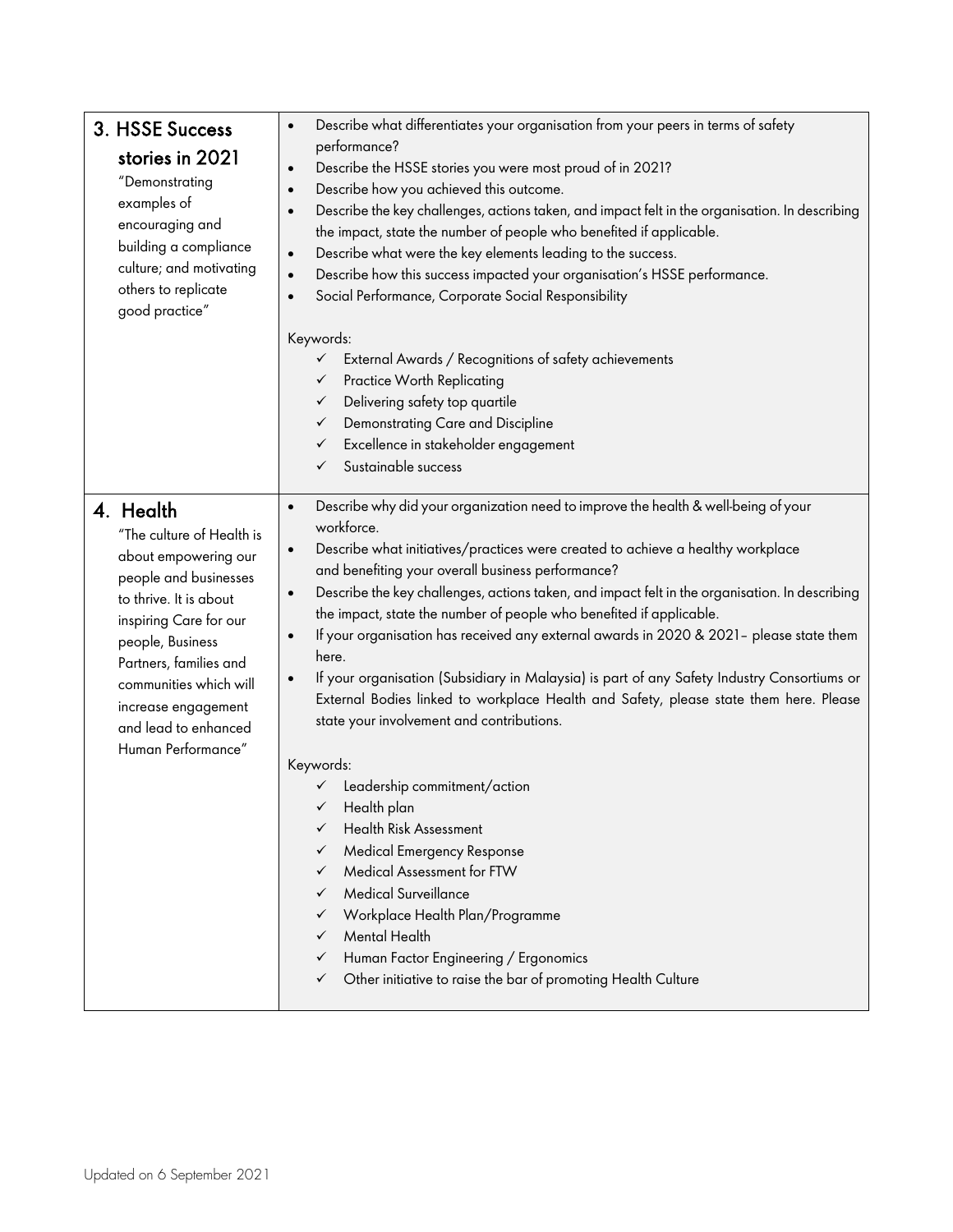| 5. Environment<br>"Putting environmental<br>priorities closer to the<br>core of business plans<br>and decisions to ensure<br>a more sustainable<br>outcome"                     | What does your organisation do to manage the environmental impacts from your<br>organisation's activities? Describe the specific activities or actions done and the changes or<br>results achieved.<br>Describe a recent initiative (within the past one year) to reduce or minimize your<br>$\bullet$<br>organisation's impact on the Environment? Describe the specific activities or actions taken<br>as part of this initiative and the results achieved.<br>How does your organisation contribute to reduction in Greenhouse Gas (GHG)/carbon<br>$\bullet$<br>Emissions? Does your organisation have a policy/strategy on managing its carbon<br>emissions? Describe the specific activities or actions taken and the reduction achieved. |  |  |
|---------------------------------------------------------------------------------------------------------------------------------------------------------------------------------|------------------------------------------------------------------------------------------------------------------------------------------------------------------------------------------------------------------------------------------------------------------------------------------------------------------------------------------------------------------------------------------------------------------------------------------------------------------------------------------------------------------------------------------------------------------------------------------------------------------------------------------------------------------------------------------------------------------------------------------------|--|--|
|                                                                                                                                                                                 | Keywords:<br>Waste minimization e.g. recycling, reuse, reduce<br>$\checkmark$<br>Energy conservation<br>✓<br>Effluent discharge quality<br>✓<br>Pollution control equipment<br>$\checkmark$<br>Product Stewardship<br>$\checkmark$<br>GHG Inventory and sources of GHG emissions<br>$\checkmark$<br><b>GHG</b> Emissions abatement initiatives<br>$\checkmark$<br>Compliance to emissions standards<br>$\checkmark$<br>Regulatory requirements<br>$\checkmark$                                                                                                                                                                                                                                                                                 |  |  |
| 6. Sustaining HSSE<br>Performance<br>"Sustaining HSSE<br>performance amidst<br>changing business                                                                                | Describe how your organisation manage the sustained outstanding HSSE performance<br>$\bullet$<br>levels throughout the contract period.<br>Describe how your organisation made use of leading indicators to sense what may be<br>happening with the performance and the corrective measures or intervention taken to<br>address that.                                                                                                                                                                                                                                                                                                                                                                                                          |  |  |
| landscape"                                                                                                                                                                      | Keywords:<br>Leadership commitment/action<br>$\checkmark$<br>Leading KPIs<br>$\checkmark$<br><b>Risk Review</b><br>✓<br><b>Behavioural Safety</b><br>✓<br>Learning Intervention                                                                                                                                                                                                                                                                                                                                                                                                                                                                                                                                                                |  |  |
| 7. Identification &<br><b>Managing largest</b><br><b>HSSE Risk</b><br>"Identifying &<br>managing the largest<br>business HSSE risk is<br>critical as the<br>underlying platform | Describe the key challenges in this work, how they were handled and what was the<br>$\bullet$<br>outcome.<br>Describe what were the key elements leading to the success.<br>$\bullet$<br>Describe how this success impacted your organisation's HSSE performance.<br>$\bullet$<br>Describe the technology and digitalisation embarked by your organisation and how<br>$\bullet$<br>have they helped in leveraging HSSE performance.<br>Keywords:<br>Living the AIPSM, HSE Case, HSSE MS, Demonstration of ALARP<br>✓                                                                                                                                                                                                                           |  |  |
| toward Goal Zero"                                                                                                                                                               | Mindful of safety risk<br>✓<br>Authenticity, i.e. Safety Leadership & Personal Responsibility - not gloss over issues<br>✓<br>Encourage open dialogue<br>✓<br>HSE Culture Ladder (Pathological, Reactive, Calculative, Proactive, Generative)<br>✓<br>Self-Regulation<br>✓                                                                                                                                                                                                                                                                                                                                                                                                                                                                     |  |  |